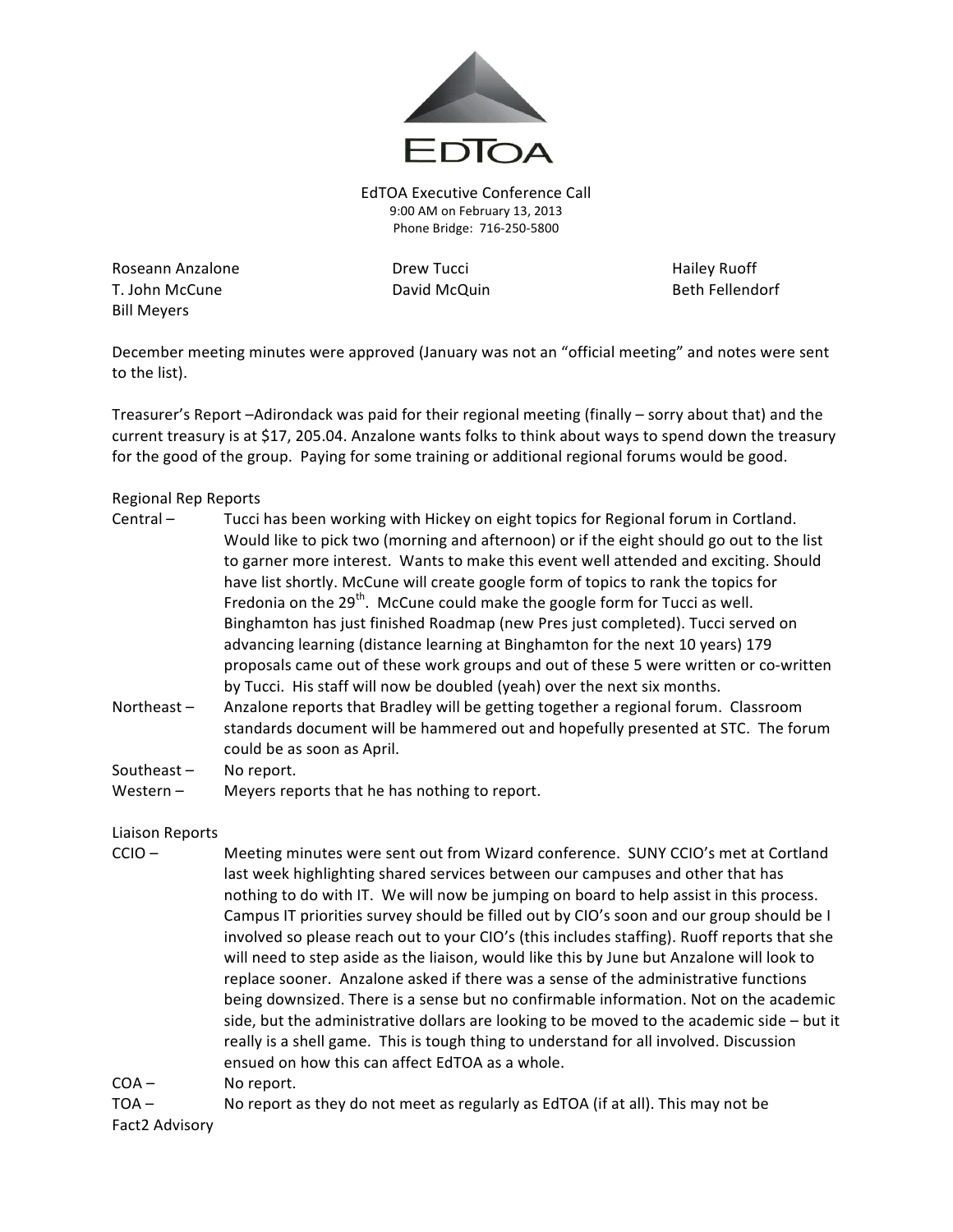

EdTOA Executive Conference Call 9:00 AM on February 13, 2013 Phone Bridge: 716-250-5800

- Council McCune states IITG grants due on March  $1<sup>st</sup>$ . Please encourage your campuses to submit their applications soon! Please view the webinars and look at the 2012 rewards. If your proposal is similar to 2012 then they will probably not be granted. Alignment with SUNY 6 Big Ideas can only help. CIT will be at SUNY IT. CIT next year will be at Cornell and we do not have a host campus for 2015 (2016 is in Potsdam) and Fredonia may try for 2017.
- Webmaster  $-$  No report
- $CPD -$  Meeting scheduled for next Tuesday (confirmed for regular monthly meetings just happened). McQuin should have more to report next month. Meetings will be conference calls and not face to face.

## Old Business

STC – June 17-20, 2013 Ruoff kept McCune in-line at Lake Placid. We went through the entire conference center and have figured out where we can fit everything. We (EdTOA) currently have 22 sessions on the books but should be reduced down to about 15. We don't want to split up our group but would like to make the sessions really strong. Very nice facility, accessible and plenty of glass (nice views). No missing the elevator in this place (unlike Rye – horrible!) – seems to be a condensed area even though the hotel is separate. The hike down from the hotel is not bad but there will be shuttle services throughout the day for all attendees. The great room in the hotel is beautiful. The Wednesday night dinner will be at the ski jump (closed to the public). Monday (travel day) there will be a golf outing - Ralph Chilli is arranging that. Keynote is still being worked on and negotiations have been started.

McQuin asked about the video wall proposal – McCune is waiting to hear back from Barry because we cannot use this as an advertisement means for the sponsor – the Ice rink is being used for the vendor show and it doesn't look like it could be placed there. There are liability risks that need to be worked out as well, but McCune is on it. McCune went over vendor listing and exec board contacts with the folks on the call.

Sessions: Anzalone has been working with SUNY legal counsel to help us with Social Media use and also Legal issues related to work items on personal devices. Fellendorf reported that Kevin Stillman will provide update on University wide lecture capture - not sure any one solution will be able to solve the diversity within SUNY. April  $1<sup>st</sup>$  is the session information due date – abstracts and all should be in to the conference site by then. We will provide assistance (travel) to outside presenters. Scholarships can be offered again this year and will be discussed at the next meeting.

Tentative Regional Forums for Spring 2013

- Northeast  $-$  To be determined
- Southeast  $-$  To be determined
- Western March 29, 2013 at Fredonia
- Central March 14, 2013 at Cortland